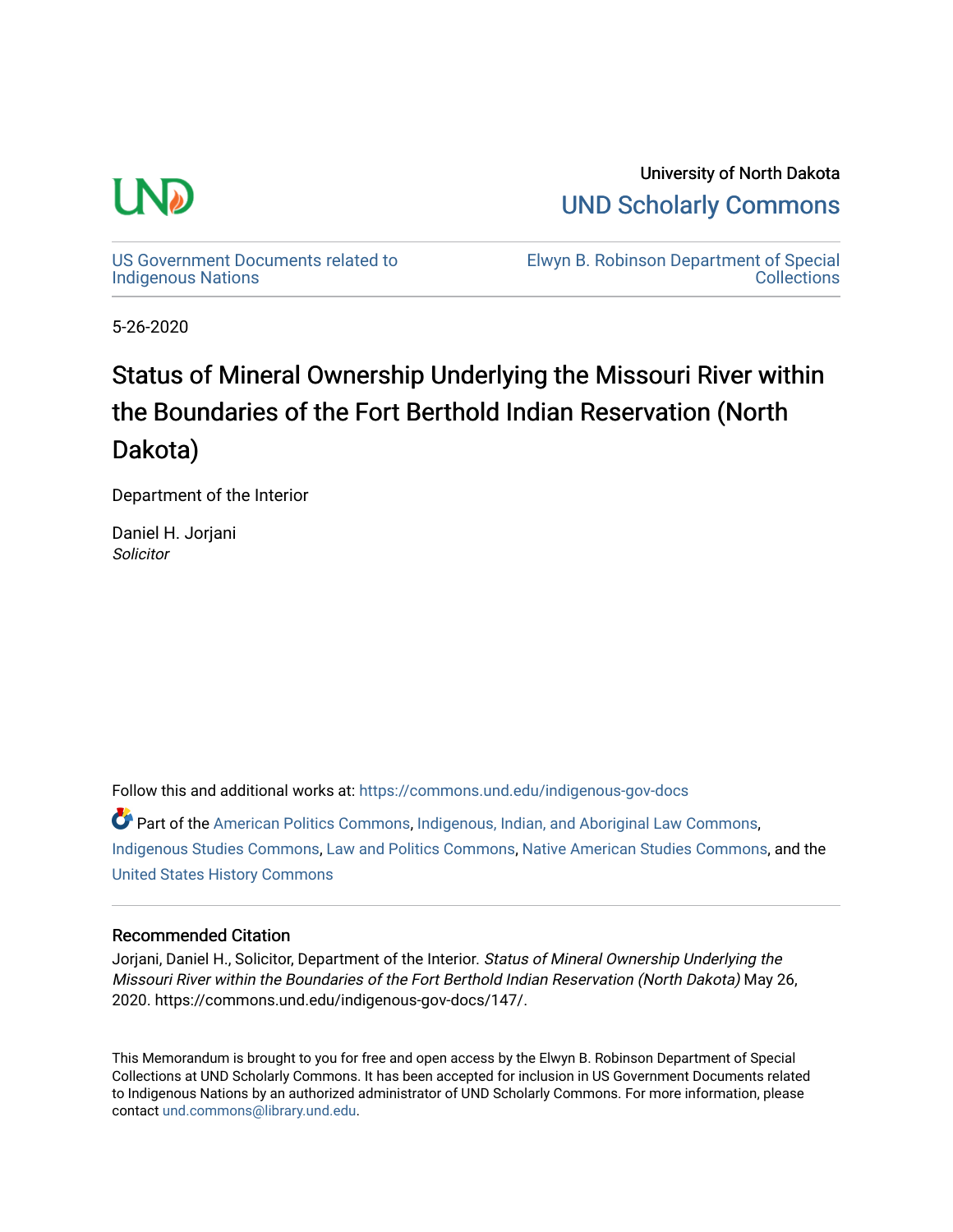

# United States Department of the Interior OFFICE OF THE SOLICITOR Washington, D.C. 20240

May 26, 2020

M-37056

## Memorandum

| To:   | Secretary<br><b>Assistant Secretary – Indian Affairs</b><br>Assistant Secretary – Land and Minerals Management |
|-------|----------------------------------------------------------------------------------------------------------------|
| From: | Solicitor                                                                                                      |

Subject: Status of Mineral Ownership Underlying the Missouri River within the Boundaries of the Fort Berthold Indian Reservation (North Dakota)

On January 18, 2017, the Solicitor issued M-37044, addressing ownership of minerals located beneath the original bed of the Missouri River where it flows through the Fort Berthold Indian Reservation ("Reservation") within the State of North Dakota ("State"), as well as ownership of minerals beneath uplands flooded by the construction of Garrison Dam and the subsequent formation of Lake Sakakawea. On June 8, 2018, the Solicitor issued M-37052, a partial suspension and temporary withdrawal of M-37044, in order to ensure a thorough legal and factual basis for M-37044 through review of the underlying historical record by a professional historian, a task not performed prior to completion of M-37044.

Since the issuance of M-37052, professional historians employed by Historical Research Associates, Inc. produced a comprehensive report on this matter titled "Historical Examination of the Missouri River within the Fort Berthold Indian Reservation, Precontact-1902" ("HRA Report"). After reviewing the HRA Report and reconsidering relevant judicial precedent and statutes in light of the historical context, I am permanently withdrawing those portions of M-37044 that address ownership of minerals located beneath the original bed of the Missouri River and replacing that analysis with this opinion. For the reasons set forth below, I have concluded that the State of North Dakota is the legal owner of submerged lands beneath the Missouri River where it flows through the Reservation.<sup>[1](#page-1-0)</sup>

This opinion alters previous Departmental decisions related to this issue and supersedes guidance provided in Solicitor's Opinion M-28120 in 1936, and by the Interior Board of Land Appeals

<span id="page-1-0"></span><sup>&</sup>lt;sup>1</sup> Those portions of M-37044 that address the ownership of minerals beneath the flooded uplands remain affirmed, as stated in M-37052.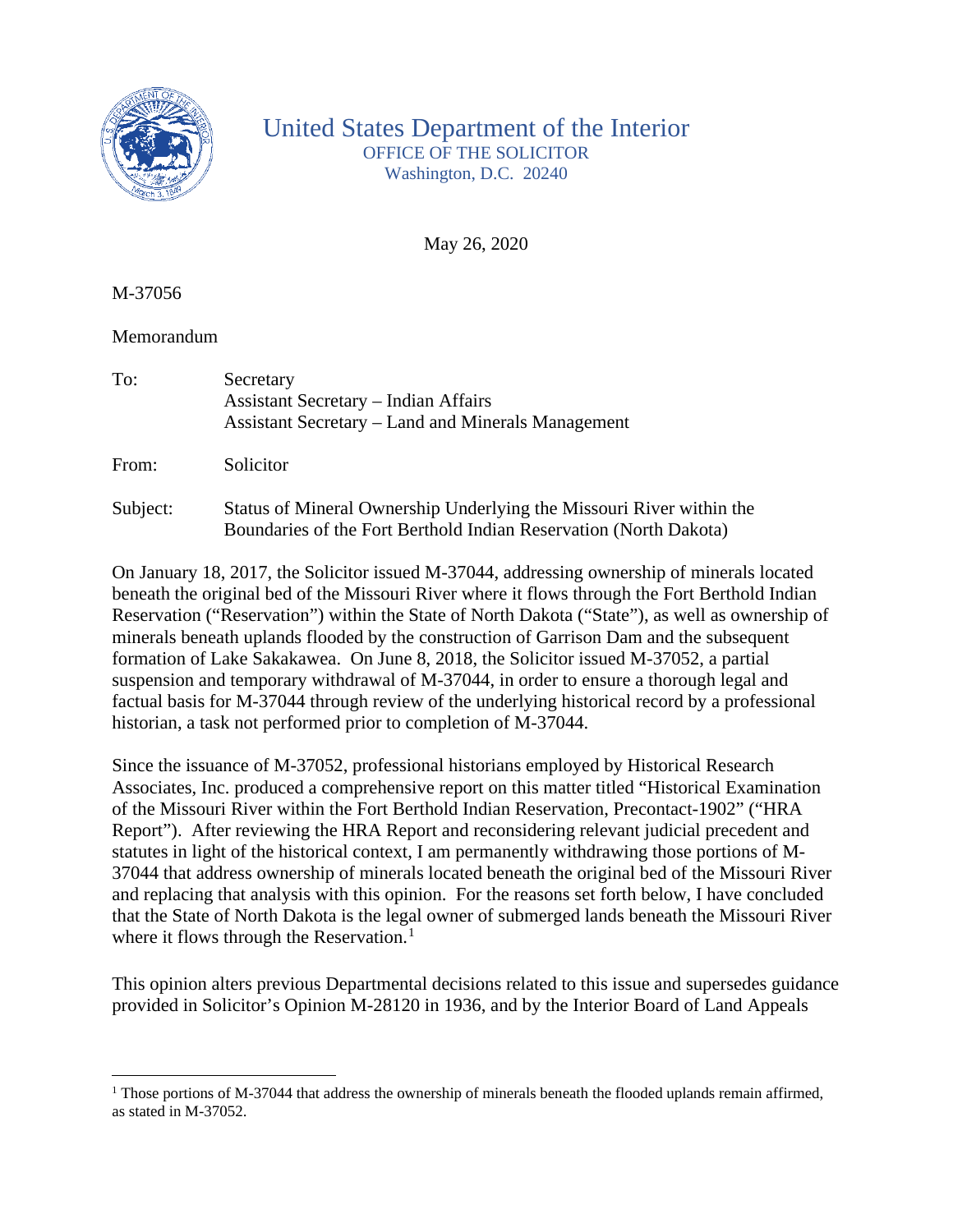("IBLA") in 1979.<sup>[2](#page-2-0)</sup> These decisions were not informed by the facts provided in the HRA Report, and did not account for subsequent United States Supreme Court ("Supreme Court") jurisprudence in *Montana v. United States*, [3](#page-2-1) *United States v. Alaska*, [4](#page-2-2) and *Idaho v. United*  States.<sup>[5](#page-2-3)</sup> In these cases, the Supreme Court perfected its reasoning with regard to federal reservations of submerged lands. As such, the Department's earlier administrative decisions must be reexamined.<sup>[6](#page-2-4)</sup>

# **I. The Equal Footing Doctrine establishes a strong presumption in favor of State ownership of submerged lands, as reflected in Supreme Court decisions considering the issue.**

The Equal Footing Doctrine, also referred to as "equality of the states," is the constitutional principle that each state admitted to the Union enters on an equal footing with the original thirteen states. As early as 1845, the Supreme Court interpreted this principle to establish a default rule that the "shores of navigable waters, and the soils under them, were not granted by the Constitution to the United States, but were reserved to the states respectively."<sup>[7](#page-2-5)</sup> The original thirteen states maintained possession of submerged lands upon entrance to the Union, and all "new states have the same rights, sovereignty, and jurisdiction over this subject as the original states."<sup>[8](#page-2-6)</sup> The Equal Footing Doctrine thus creates a constitutional presumption in favor of state ownership that sets the stage for the submerged lands analysis we undertake here.

Notwithstanding this presumption, Congress does possess authority to "convey land beneath navigable waters, and to reserve such land  $(...)$  for a particular national purpose such as a[n]  $(...)$ Indian reservation."<sup>[9](#page-2-7)</sup> If Congress does so prior to statehood, the Equal Footing Doctrine's presumption of state title to submerged lands may be defeated.[10](#page-2-8) However, due to the public importance of navigable waterways, ownership of the land underlying such waters is "strongly identified with the sovereign power of government,"[11](#page-2-9) and the Supreme Court instructs us that the presumption in favor of state ownership is a weighty one. Generally speaking, "lands

<span id="page-2-0"></span><sup>2</sup> *See* Solicitor Margold, U.S. Dep't of the Interior, M-28120, *Title to island in the Missouri River within the Fort Berthold Indian Reservation*, reprinted in 1 DEP'T OF THE INTERIOR, OPINIONS OF THE SOLICITOR OF THE DEPARTMENT OF THE INTERIOR RELATING TO INDIAN AFFAIRS 616 (Mar. 31, 1936); *Impel Energy Corp.*, 42 IBLA 105 (Aug. 16, 1979).

<span id="page-2-1"></span><sup>3</sup> 450 U.S. 544 (1981).

<span id="page-2-2"></span><sup>4</sup> 521 U.S. 1 (1997).

<span id="page-2-3"></span><sup>5</sup> 533 U.S. 262 (2001).

<span id="page-2-4"></span><sup>6</sup> Note, for instance, that the IBLA relied in part on *United States v. Finch*, 548 F.2d 822 (1976), as support for its ruling in favor of tribal ownership of submerged lands. *See Impel Energy Corp.*, 42 IBLA 105, 113. *Finch* was a Ninth Circuit case proceeding nearly parallel with *Montana v. United States* and was ultimately reversed. This administrative proceeding was precipitated by the Bureau of Land Management analysis applying fundamental judicial precedent regarding states' rights to submerged land in *Lessee of Pollard v. Hagan*, 44 U.S. 212 (1845) and *Shively v. Bowlby*, 152 U.S. 1 (1894) to reject applications for oil and gas leasing beneath the Missouri River on the ground that the lands sought for leasing were owned by the State, not by the federal government. We again endorse that initial position of the Department through this opinion, and we note that the IBLA did not have the benefit of reference to later Supreme Court cases on the issue, including *Montana*, *Alaska*, and *Idaho*.

<span id="page-2-5"></span><sup>7</sup> *Lessee of Pollard v. Hagan*, 44 U.S. at 212, 230 (1845).

<span id="page-2-6"></span><sup>8</sup> *Ibid.*

<span id="page-2-7"></span><sup>9</sup> *See Idaho v. United States*, 533 U.S. 262, 272 (2001).

<span id="page-2-8"></span><sup>10</sup> *Id.* at 272-73.

<span id="page-2-9"></span><sup>11</sup> *Montana v. United States*, 450 U.S. 544, 552 (1981).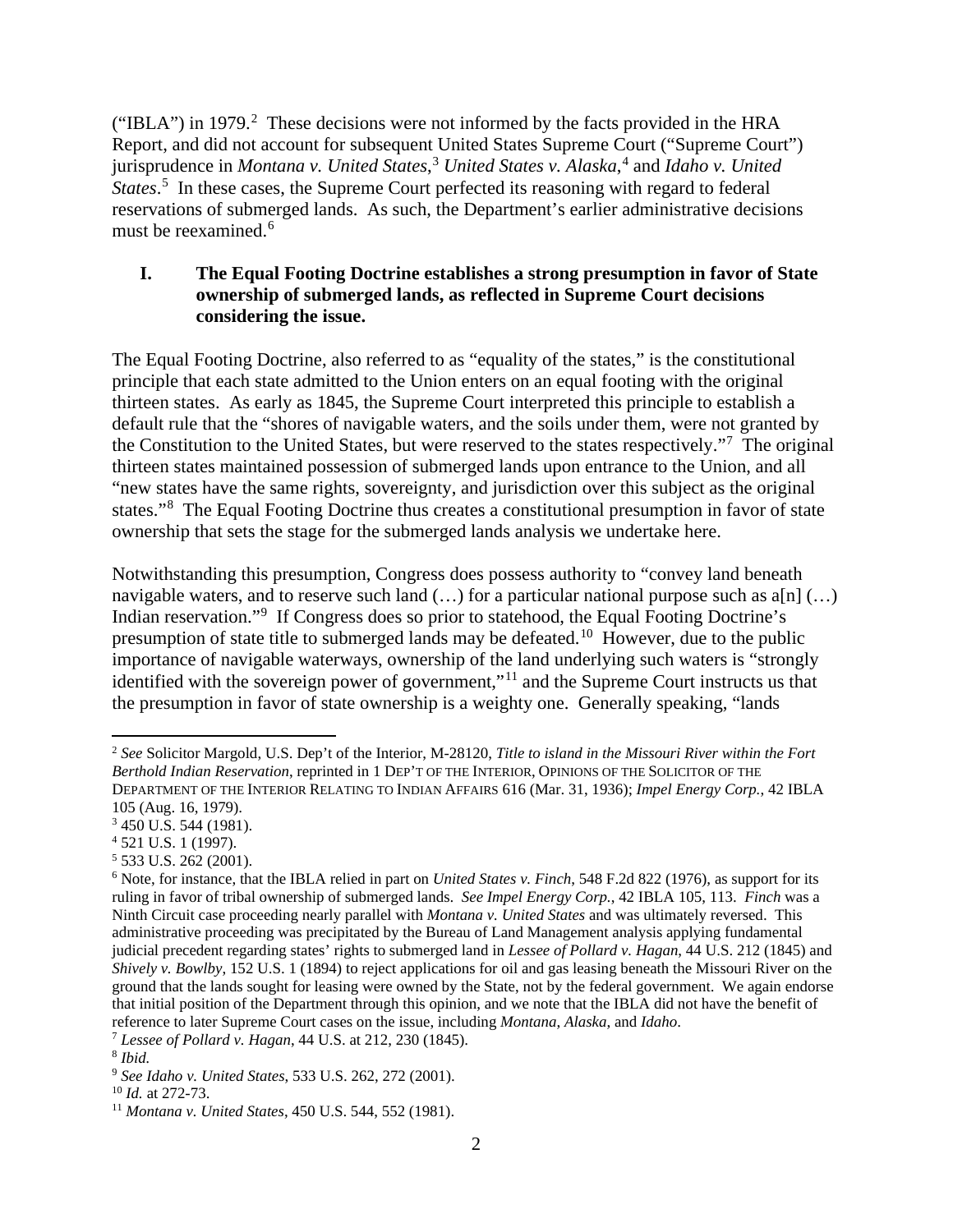underlying navigable waters within territory acquired by the [federal] Government are held in trust for future States and [] title to such lands is automatically vested in the States upon admission to the Union."[12](#page-3-0) As the Supreme Court explained in *United States v. Holt State Bank*,

the United States early adopted and constantly has adhered to the policy of regarding lands under navigable waters in acquired territory, while under its sole dominion, as held for the ultimate benefit of future states, and so has refrained from making any disposal thereof, save in *exceptional instances* when impelled to particular disposals by some international duty or *public exigency*. It follows from this that disposals by the United States during the territorial period are not lightly to be inferred, and should not be regarded as intended unless the intention was *definitely declared* or *otherwise made very plain*. [13,](#page-3-1)[14](#page-3-2)

The Supreme Court has considered several times whether an intent to reserve submerged lands has been so "definitely declared or otherwise made very plain" when the government makes an initial reservation of land prior to statehood, such as in the form of a wilderness reserve or an Indian reservation. Because the act of reserving submerged lands by the United States does not necessarily imply an intent "to defeat a future State's title to the land,"[15](#page-3-3) the Supreme Court undertakes a two-step inquiry in such cases. That test, as expressed in the Supreme Court's analysis in *Idaho v. United States*, asks "[1] whether Congress intended to include land under navigable waters within the federal reservation and, if so, [2] whether Congress intended to defeat the future State's title to the submerged lands."[16](#page-3-4) 

In the case of land initially reserved by the Executive Branch, the *Idaho* court explained that the "two-step test of congressional intent is satisfied when an Executive reservation *clearly* includes submerged lands, and Congress recognizes the reservation in a way that demonstrates an intent to defeat state title."[17](#page-3-5) The *Idaho* court then inquired as to "whether Congress was on notice that the Executive reservation included submerged lands and whether the purpose of the reservation would have been compromised if the submerged lands had passed to the State."<sup>18</sup> Where this purpose would have been compromised, the Supreme Court has ruled that "[i]t is simply not plausible that the United States sought to reserve only the upland portions of the area."[19](#page-3-7)

<span id="page-3-0"></span><sup>12</sup> *Arizona v. California*, 373 U.S. 546, 597 (1963).

<span id="page-3-1"></span><sup>13</sup> 270 U.S. 49, 55 (1926) (emphasis added), citing *Shively v. Bowlby*, 152 U.S. 1 (1894).

<span id="page-3-2"></span><sup>&</sup>lt;sup>14</sup> We note that the Supreme Court has not invoked the Indian canon of construction since development of its twopart test to defeat Equal Footing on Executive Order reservations. Consistent with the constitutionally-based presumption that submerged lands are conveyed to the State at the moment of statehood, the Supreme Court has instead relied exclusively on federal intent at the time of reservation establishment, Congressional notice of this intent, and whether the purpose of the reservation would have been compromised if submerged lands had passed to the State at the time of reservation establishment.

<span id="page-3-4"></span><span id="page-3-3"></span><sup>15</sup> *Utah Div. of State Lands v. United States*, 482 U.S. 193, 202 (1987).

<sup>16</sup> 533 U.S. 262, 273 (2001).

<span id="page-3-5"></span><sup>17</sup> *Id.* (emphasis added).

<span id="page-3-6"></span><sup>&</sup>lt;sup>18</sup> *Id.* at 273-74 (internal citations omitted).

<span id="page-3-7"></span><sup>19</sup> *United States v. Alaska*, 521 U.S. 1, 39-40 (1997).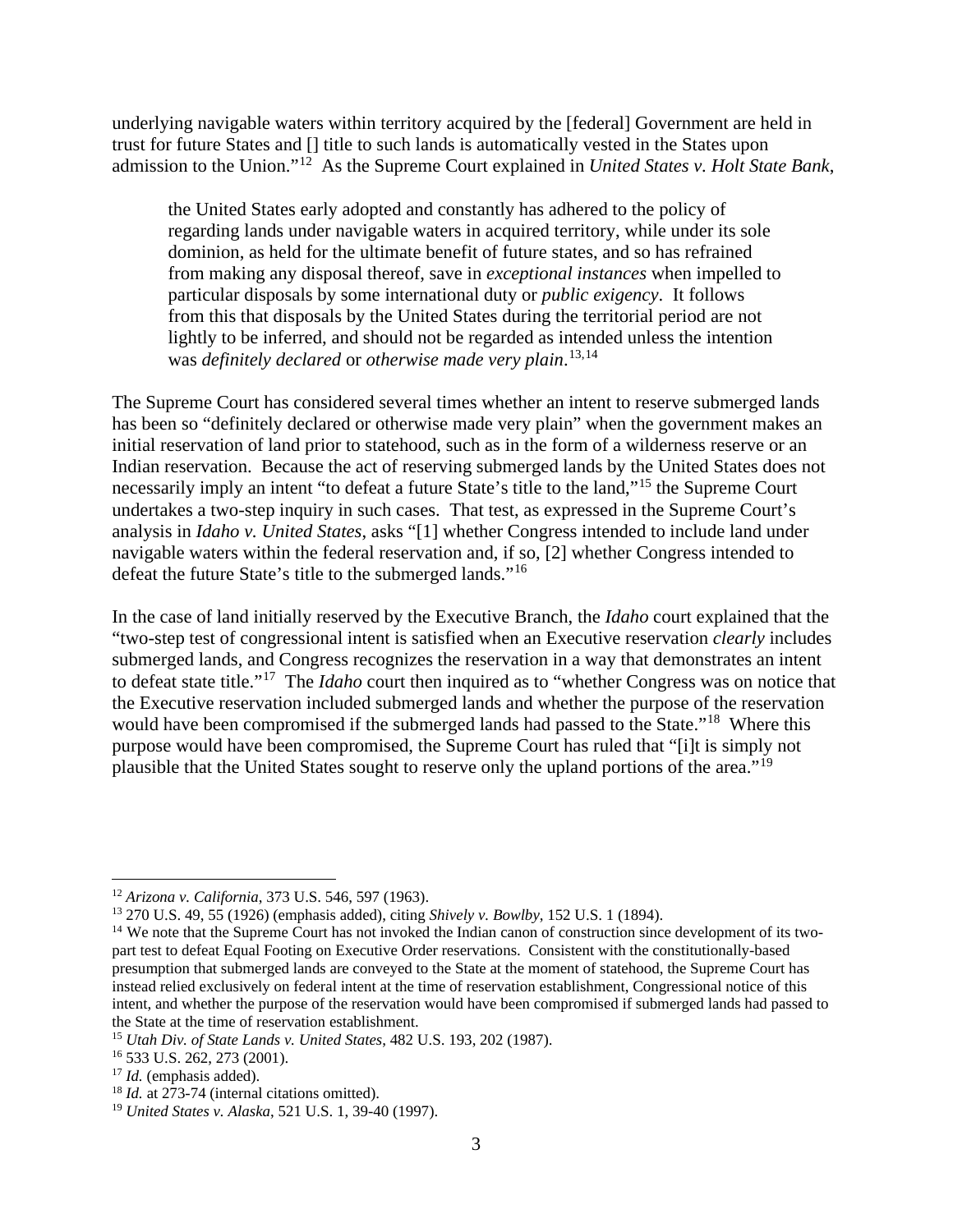**II. The history of executive actions establishing and modifying the Reservation does not demonstrate a clear intent to include submerged lands under Step One of the**  *Idaho* **test.**

#### **a. The record is silent regarding the riverbed itself.**

The description and modification of the Reservation through an 1870 Executive Order,<sup>[20](#page-4-0)</sup> an 1880 Executive Order,<sup>[21](#page-4-1)</sup> and through an 1886 Agreement (ratified by Congress in 1891, subsequent to statehood)<sup>[22](#page-4-2)</sup> is well-documented. The Executive Orders and the 1886 Agreement included language that defined the boundaries of the Reservation to include the Missouri River, and used the river as the boundary line between the Reservation and the State in certain places. For example, the boundary description in the 1870 Executive Order reads:

From a point on the Missouri River 4 miles below the Indian village (Berthold), in a northeast direction 3 miles (so as to include the wood and grazing around the village); from this point a line running so as to strike the Missouri River at the junction of Little Knife River with it; thence along the left bank of the Missouri River to the mouth of the Yellowstone River, along the south bank of the Yellowstone River to the Powder River, up the Powder River to where the Little Powder River unites with it; thence in a direct line across to the starting point 4 miles below Berthold. $^{23}$  $^{23}$  $^{23}$ 

The use of the term "left bank" meant the north and east sides of the Missouri River,  $^{24}$  $^{24}$  $^{24}$  and thus this description includes the span of the river within the Reservation's boundaries. However, the inclusion of a river within the geographic boundaries of a reservation does not of necessity mean that submerged lands underlying the river are also included. The Supreme Court made this point abundantly clear in *Montana*:

The mere fact that the bed of a navigable water lies within the boundaries described in the treaty does not make the riverbed part of the conveyed land, especially when there is no express reference to the riverbed that might overcome the presumption against its conveyance.<sup>[25](#page-4-5)</sup>

<span id="page-4-0"></span><sup>20</sup> Exec. Order (Apr. 12, 1870), *reprinted in* 1 CHARLES J. KAPPLER, INDIAN AFFAIRS: LAWS AND TREATIES 881 (2d ed. 1904) (hereinafter "1870 Executive Order").

<span id="page-4-1"></span><sup>21</sup> Exec. Order (July 13, 1880), *reprinted in* 1 CHARLES J. KAPPLER, INDIAN AFFAIRS: LAWS AND TREATIES 881 (2d ed. 1904) (hereinafter "1880 Executive Order" and together with the 1870 Executive Order, "Executive Orders"). <sup>22</sup> Act of March 3, 1891, 26 Stat. 989 at 1032 (hereinafter "1886 Agreement").

<span id="page-4-3"></span><span id="page-4-2"></span><sup>&</sup>lt;sup>23</sup> 1870 Executive Order.

<span id="page-4-5"></span><span id="page-4-4"></span><sup>&</sup>lt;sup>24</sup> The "left" or "right" banks of a river have, since at least  $1851$ , been determined by public lands surveyors by looking downstream from the center of the river and then indicating the left or right side from that viewpoint. *E.g.,* U.S. DEP'T OF THE INTERIOR, GENERAL LAND OFFICE, INSTRUCTIONS TO THE SURVEYORS GENERAL OF PUBLIC LANDS OF THE UNITED STATES FOR THOSE SURVEYING DISTRICTS ESTABLISHED IN AND SINCE THE YEAR 1850, at viii, 12, https://glorecords.blm.gov/reference/manuals/1855\_Manual.pdf (Regarding meandering navigable streams, "Standing with the face looking *down* stream, the bank on the *left* hand is termed the 'left bank' and that on the *right* hand the 'right bank.' These terms are to be universally used to distinguish the two banks of [a] river or stream."). <sup>25</sup> 450 U.S. 544, 554 (1981).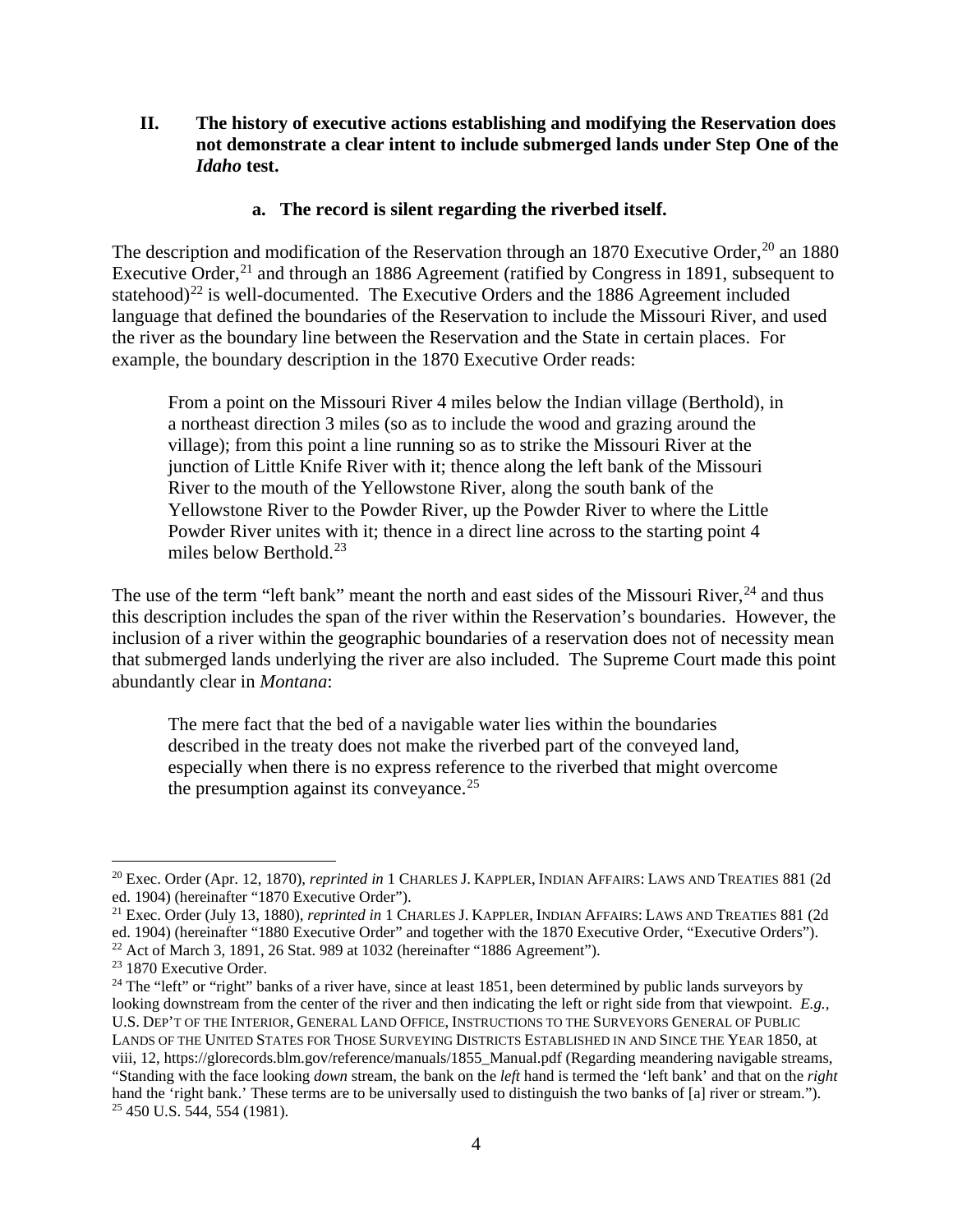After reviewing the HRA Report and its exhaustive analysis of the records created in conjunction with the Executive Orders and the 1886 Agreement, it is plain that the Executive never made any express reference to the riverbed itself. While the Missouri River is obviously included within the *geographic* boundaries of the Reservation, the record is silent regarding whether the Reservation was intended to *include* the riverbed. These are entirely different legal questions.

Without any express reference to the riverbed, and without any other contemporaneous evidence suggesting that the Executive intended to include the riverbed within the Reservation, we cannot find that the Reservation "*clearly* includes submerged lands" as required by the Supreme Court in *Idaho*. [26](#page-5-0) Here, the Executive's intent to include submerged lands is far from clear, falling well below the threshold necessary to overcome the strong presumption of State ownership.

#### **b. The record does not show an intent to protect uses of the riverbed, including fishing.**

## *1. Farming, Grazing, Hunting, and Timber*

In contrast to the historical record's silence with regard to the riverbed, there is substantial evidence that the Executive did have in mind a clear purpose in setting aside lands for the Mandan, Hidatsa, and Arikara Nation ("Nation"). The Executive was actively considering the amount of land sufficient to support the Nation with farming, livestock, and, to a lesser extent, hunting and forestry. This was the core of executive intent here, not the river and its fishing resources.

Long before the federal government's relationship with the Nation, tribal members practiced extensive subsistence farming. "Being skilled agriculturists, the Upper Missouri tribes might grow hundreds of bushels of corn, beans, and squash in productive years."[27](#page-5-1) Bureau of Indian Affairs ("BIA") agents sought to encourage more farming, actively urging tribal members to move away from the centralized village on the river ("Like-a-Fishhook" village) to take up individual farms.<sup>28</sup> BIA agents assisted tribal members in breaking farming ground, and in 1885, they relocated nearly a third of tribal members to farming allotments.<sup>29</sup>

<span id="page-5-0"></span><sup>26</sup> 533 U.S. 262, 273 (2001).

<span id="page-5-1"></span><sup>27</sup> HRA Report at 27.

<span id="page-5-2"></span><sup>&</sup>lt;sup>28</sup> "Bureau of Indian Affairs (BIA) agents were also encouraging the Indians to move out of Like-a-Fishhook village, which they deemed crowded and unsanitary, to take up individual farms. In 1882, Agent Jacob Kauffman persuaded some families to relocate upriver of Like-a-Fishhook, where agency officials had broken farm land for them. . . . In 1885, Agent Abram Gifford relocated about 100 Indians to allotments. This coincides with the recollection of Edward Goodbird (Hidatsa) that '[i]n the summer of my sixteenth year nearly a third of my tribe left to take up allotments.'" HRA Report at 19-20, citing Letter from Courtenay to Comm'r of Indian Affairs, August 19, 1879, ARCIA *1879*, 30; Letter from Jacob Kauffman, Indian Agent, Fort Berthold Agency, to Comm'r of Indian Affairs, August 9, 1883, ARCIA *1883*, 32–33; Letter from Abram J. Gifford, Indian Agent, Fort Berthold Agency, to Comm'r of Indian Affairs, August 18, 1885, ARCIA *1885*, 30.

<span id="page-5-3"></span><sup>&</sup>lt;sup>29</sup> See ibid. Note that these allotments were different from those made pursuant to the 1886 Agreement, which was ratified by the Act of March 3, 1891, 26 Stat. 989 at 1032. Allotment under the 1886 Agreement occurred between 1894 and 1895. *See* Roy W. Meyer, THE VILLAGE INDIANS OF THE UPPER MISSOURI: THE MANDANS, HIDATSAS, AND ARIKARAS, (University of Nebraska Press, 1977), 137–38.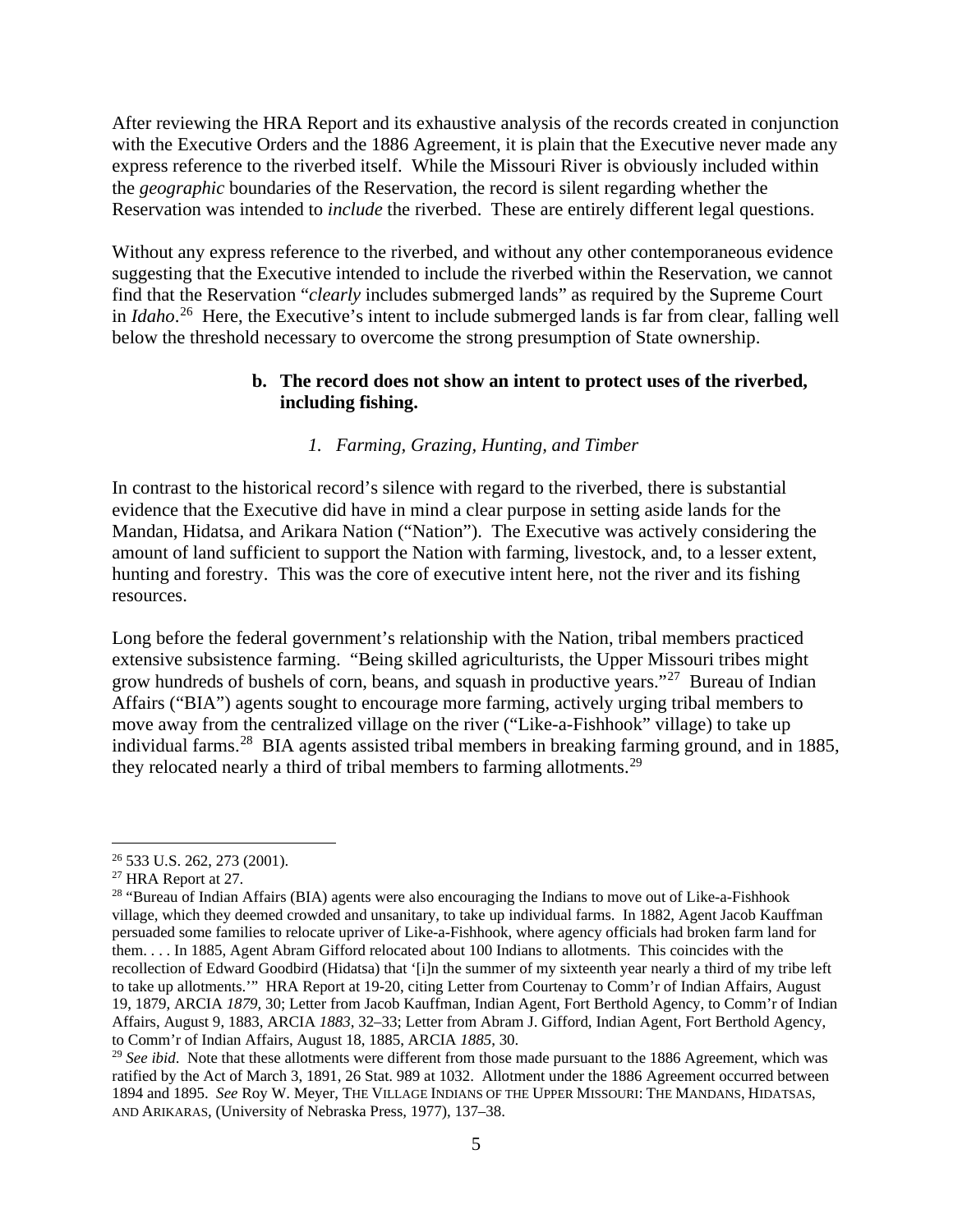These actions on the part of the BIA are consistent with statements made by the architects of the Reservation. In 1869, Major General Winfield Scott Hancock "instructed the Commanding Officer at [Fort] Stevenson to examine the country about Berthold and to recommend what portion should be set off for [the Nation] (…). I think they should have a reservation sufficiently large for them to cultivate, to procure fuel, and hunt on, if possible, without encroaching too much on the public lands."<sup>30</sup>

The required surveying work was accomplished by Captain S. A. Wainwright, who proposed the boundaries adopted by President Grant in the 1870 Executive Order defining the Reservation.<sup>[31](#page-6-1)</sup> A letter in the record from Captain Wainwright to his commanding officer, forwarded to the Commissioner of Indian Affairs, then to the Secretary of the Interior, and then to the President, described the Captain's work and intentions in defining the boundaries of the Reservation as agreed to in the 1870 Executive Order. This letter does not list the riverbed, or fishing, as a consideration for the Reservation. Rather, Captain Wainwright writes that he has "endeavored in this proposed reservation to give [the Nation] land enough to cultivate and for hunting and grazing purposes."[32](#page-6-2)

The military and Department staff also showed an intent to protect the Nation's timber resources. For instance, in 1872, BIA Agent John E. Tappan wrote a letter to a "saw log and cordwood contractor," informing the contractor that "[i]n pursuance of instructions received from Dept. of Interior I hereby furnish you with the boundaries of the reservation laid off for the Indians of this Agency, and would inform you that all persons are strictly forbidden by the War Dept. and Dept. of Interior to cut wood upon any of the land set apart for reservations for Indians unless the consent of the Indian is obtained, and they paid for their wood."<sup>[33](#page-6-3)</sup>

The Executive's focus on agriculture, husbandry, hunting, and forestry was again reflected in the record supporting the 1880 Executive Order. In considering a diminishment to the Reservation, Commissioner of Indian Affairs Rowland E. Trowbridge wrote to BIA Agent Alexander Gardner in April 1880, requesting information and asking Agent Gardner to "designate clearly upon the enclosed maps, what part [tribal members] occupy, and also what part they principally use for hunting purposes<sup>[1]</sup><sup>[34](#page-6-4)</sup> In Agent Gardner's reply, he concluded with a description of the government's general purposes for the Reservation:

It is the policy of the Government to encourage Indians in agricultural pursuits, and assist them in becoming self supporting, and for this purpose, it is absolutely necessary that their reservation should contain *good [arable?] and grazing lands*. To diminish the reservation of these Indians west of the Missouri River, would deprive them of nearly all their *good farming lands and timber*. No compensation for this loss could be given by increasing the reservation east of the Missouri

<span id="page-6-0"></span> $30$  HRA Report at 53, quoting Letter from General Hancock to General Hartsuff, July 21, 1869, 5.  $31$  HRA Report at 53.

<span id="page-6-1"></span>

<span id="page-6-2"></span> $32$  Letter from S. A. Wainwright to Bvt. Brig. Gen. O. D. Greene (Sept. 25, 1869).

<span id="page-6-4"></span><span id="page-6-3"></span><sup>&</sup>lt;sup>33</sup> HRA Report at 58-59, quoting Letter from Tappan to Saw-Log and Cordwood Contractor, January 11, 1872.<br><sup>34</sup> HRA Report at 66, quoting Letter from Trowbridge to Gardner, April 5, 1880.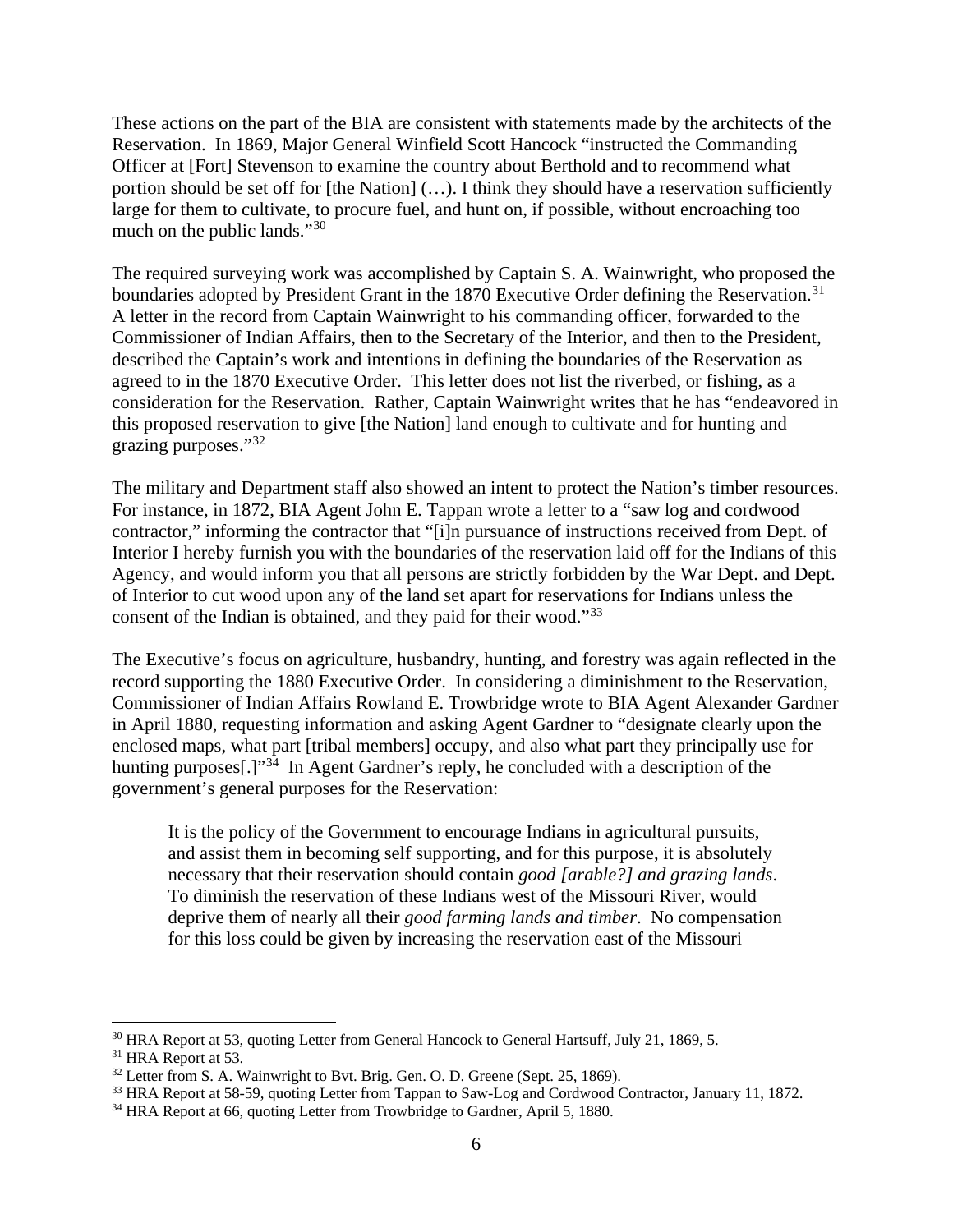River, as the land is poor and barren, and without water or timber—especially the latter.<sup>[35](#page-7-0)</sup>

Finally, the United States' focus on agriculture and husbandry was expressed in the preamble to the Congressional bill ratifying the 1886 Agreement, which largely maintained the lands set aside through the Executive Orders. The preamble explained Congress's purposes for the Reservation:

[I]t is the policy of the Government to reduce to proper size existing reservations when entirely out of proportion to the number of Indians existing thereon, with the consent of the Indians, and upon just and fair terms; and whereas the Indians of the several tribes, parties hereto, have vastly more land in their present reservation than they need or will ever make use of, and are desirous of disposing of a portion thereof in order to obtain the means necessary to enable them to become wholly self-supporting by the *cultivation of the soil* and other *pursuits of husbandry*[.]<sup>[36](#page-7-1)</sup>

Thus, repeatedly and consistently, the record demonstrates a consonant Executive and Congressional purpose for the Reservation to support the Nation's agricultural and grazing activities, and to a lesser extent its hunting and timber resources.

The Supreme Court has instructed that "the *purpose* of a conveyance or reservation is a critical factor in determining federal intent."<sup>37</sup> Here, the primary purpose of the Reservation was to support tribal farming and the raising of livestock. Neither activity requires the use of the riverbed, and the record supplies no evidence of federal intent to reserve the riverbed for the Nation.

#### *2. Fishing and Other Uses of the Riverbed*

While the HRA Report includes substantial historical evidence of the Nation's use of the Missouri River for fishing, for capturing "float bison," and for trade and security, there is little evidence that these uses were prominent in the Executive's consideration of the Reservation, and no evidence that Congress was on notice or aware of these uses at all. In 1880, Agent Gardner wrote that the "character of the reservation outside of the grant to the Railroad Co. is not so well adapted to farming, grazing, fishing and hunting and other necessities of the Indians."<sup>[38](#page-7-3)</sup> This ancillary reference to fishing appears to be the only written consideration of fishing made by the Executive in connection with designing the Reservation.

Other contemporaneous evidence indicates that fishing was not the primary source of subsistence for the Nation. The HRA Report indicates that by 1890—one year after statehood—seventy

<span id="page-7-0"></span><sup>35</sup> *Ibid.*, quoting Letter from Gardner to Trowbridge, April 13, 1880 (emphasis added). Gardner included a map with his letter marked with handwritten notations indicating which parts of the reservation tribal members used for hunting.<br><sup>36</sup> 1886 Agreement (emphasis added).

<span id="page-7-1"></span>

<span id="page-7-3"></span><span id="page-7-2"></span><sup>&</sup>lt;sup>37</sup> *United States v. Alaska*, 521 U.S. 1, 39 (1997) (emphasis in original). <sup>38</sup> HRA Report at 66, quoting Letter from Gardner to Trowbridge, April 13, 1880.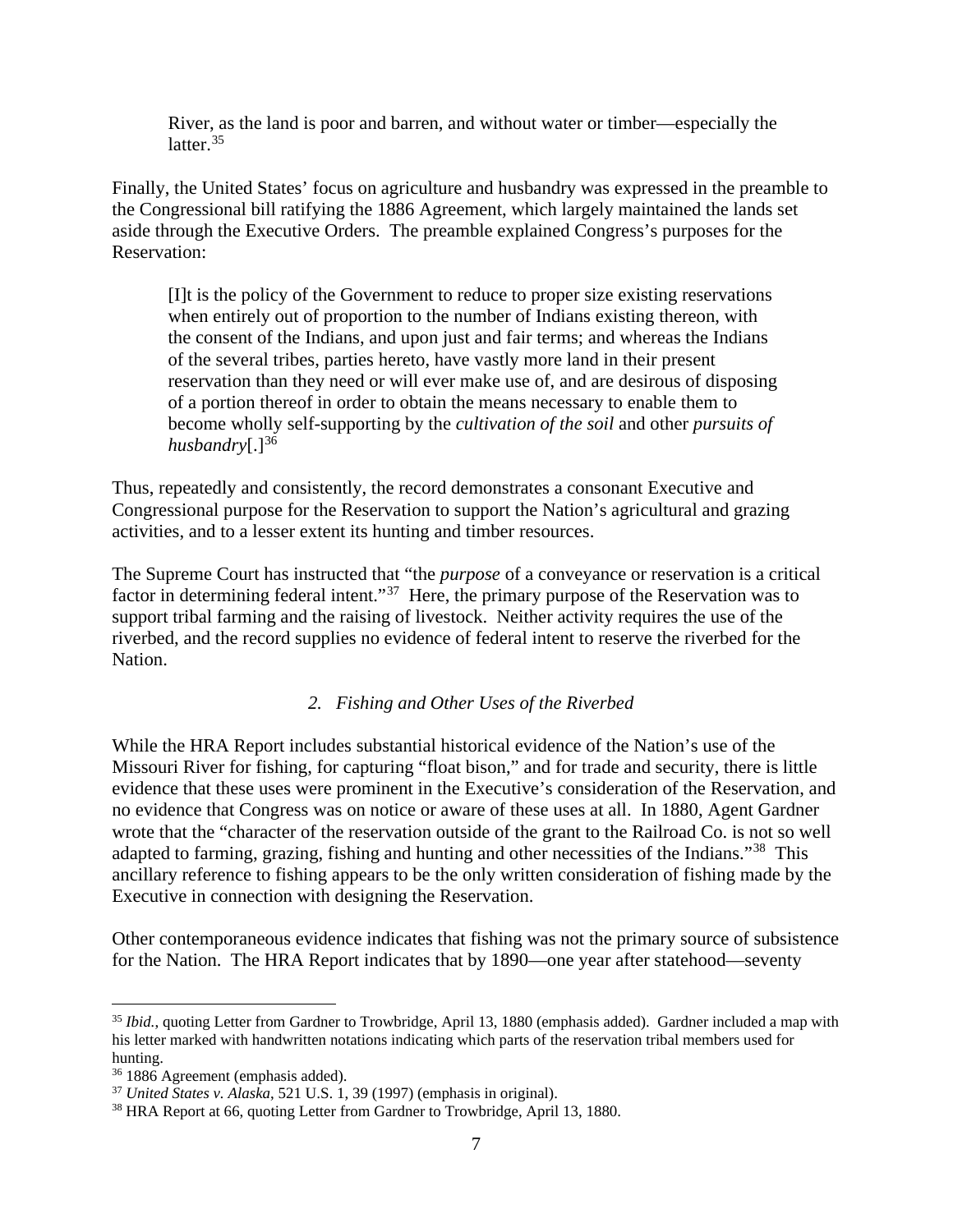percent (70%) of tribal subsistence came from farming, stock raising, or wage labor; fifteen percent (15%) from government rations; and fifteen percent (15%) from the combined activities of "[h]unting, fishing, root-gathering, etc."[39](#page-8-0) Considering the evidence in the record showing the importance of hunting to the Nation, it is likely that food derived from hunting bison and other game comprised the majority of this combined subsistence category.

Ultimately, the Supreme Court, in determining whether submerged lands were reserved in such a way as to defeat the Equal Footing Doctrine, requires an inquiry as to "whether the purpose of the reservation would have been compromised if the submerged lands had passed to the State."[40](#page-8-1)  The historical record indicates that both the Executive and Congress intended the Nation to develop further agriculture and livestock raising practices, pursuits unaffected by ownership of submerged lands in the Missouri River. As such, I conclude that the Reservation's purpose would not have been compromised if submerged lands passed to the State.

Finally, while acknowledging that fishing—to include the use of traps and weirs affixed to the riverbed—was a traditional source of subsistence for the Nation, these uses do not require that the riverbed and all submerged lands be included in the federal reservation. Open-water fishing does not require ownership of submerged lands. The existence of fish traps located in shallow water near the banks of the river does not necessitate a finding that the riverbed was held for the Nation. This is especially so where the record does not indicate Executive and Congressional knowledge of such activities.

A reservation of submerged lands must not be lightly inferred. Here, the federal government never definitely declared its intentions regarding the submerged lands beneath the Missouri River; it is uncontested that the record is silent regarding the riverbed itself. Executive intent to deprive the State of the submerged lands has not been "made very plain" as required by *Holt State Bank*. Thus, without any statement or reference regarding the riverbed, Congress could not conceivably have been placed on notice, as the *Idaho* court instructed,<sup>[41](#page-8-2)</sup> of an Executive intent to reserve submerged lands for the beneficial use of the Nation.

# **III. The balance of judicial precedent favors State ownership of submerged lands beneath the Missouri River.**

After considering the historical record in light of Supreme Court precedent as it relates to the Equal Footing Doctrine, I conclude that the circumstances here are most similar to those cases where the Supreme Court has held that submerged lands were *not* reserved by the federal government.

The Nation's claim to the submerged lands beneath the Missouri River is not dissimilar to that of the Red Lake Band of Chippewa Indians' ("Red Lake") failed claim on Mud Lake in *Holt State Bank*. The record in *Holt State Bank* similarly reveals no express reference to the lakebed or submerged lands by the United States when establishing the reservation. The Supreme Court

<span id="page-8-0"></span><sup>&</sup>lt;sup>39</sup> HRA Report at 21, citing "Table relating to population, dress, intelligence, dwellings, and subsistence of Indians, together with religious, vital, and criminal statistics," ARCIA *<sup>1890</sup>*, 450–51. 40 *Idaho v. United States*, 533 U.S. 262, 274 (2001).

<span id="page-8-2"></span><span id="page-8-1"></span><sup>41</sup> 533 U.S. 262, 273-74 (2001).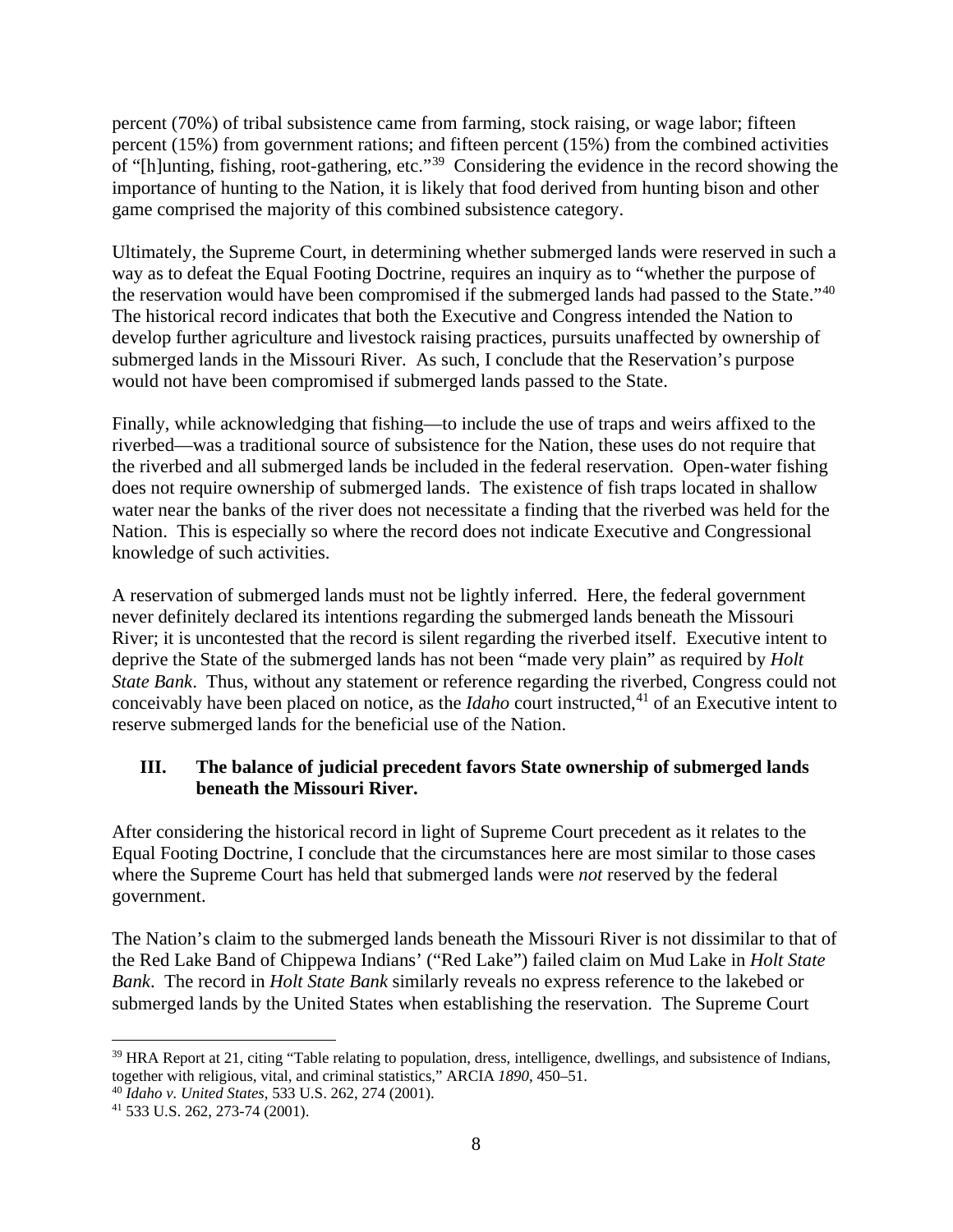explained there "was no formal setting apart of what was not ceded, nor any affirmative declaration of the rights of the Indians therein, nor any attempted exclusion of others from the use of navigable waters."[42](#page-9-0) Here, the Executive Orders and 1886 Agreement that established the Reservation contain language similar to that found in the treaty reserving land in Minnesota for Red Lake, in that it was "reserve<sup>[d]</sup> in a general way for the continued occupation of the Indians what remained of their aboriginal territory."<sup>43</sup> The Executive Orders and the 1886 Agreement are principally boundary-setting documents, composed mostly of technical language setting the metes and bounds of the Reservation. In line with the facts at issue in *Holt State Bank*, the Executive Orders and 1886 Agreement lack any specific set aside of the riverbed or exclusion from the use of the river as a navigable water.

The conclusion that the submerged lands passed to the State is further supported by the reasoning in *Utah Division of State Lands v. United States*. [44](#page-9-2) There, the United States Geological Survey had reserved Utah Lake and lands circling the lake in order to prevent homesteading that might interfere with future water resource projects. Because the purpose of that reservation did not require use of the lakebed (*i.e.*, the lakebed was not available for settlement), the Supreme Court concluded that "little purpose would have been served by the reservation of the bed of Utah Lake."<sup>45</sup> Here, too, the purpose of the Reservation did not of necessity require the use of the riverbed. And while I recognize the historic importance of fishing to the Nation, such facts are insufficient to show a federal purpose to reserve the riverbed in the absence of support for this understanding in the Executive or Congressional record. This is particularly so considering the strong presumption in favor of State ownership.

This matter is perhaps most closely analogous to the facts in *Montana v. United States*. [46](#page-9-4) There, the Supreme Court considered the Crow Tribe of Montana's ("Crow Tribe") claim to the bed and banks of the Bighorn River. While the river was clearly contained within the geographic boundaries of the Crow Indian Reservation, the "mere fact that the bed of a navigable water lies within the boundaries described in the treaty does not make the riverbed part of the conveyed land, especially when there is no express reference to the riverbed that might overcome the presumption against its conveyance."[47](#page-9-5) As here, the treaty conveying the land to the Crow Tribe was bare of language setting apart, referencing, or even impliedly invoking the riverbed. The *Montana* court found the riverbed passed to the State of Montana, relying on the analysis of *Holt State Bank* and characterizing that opinion as finding "nothing in the treaties 'which even approaches a grant of rights in lands underlying navigable waters; nor anything evincing a purpose to depart from the established policy (…) of treating such lands as held for the benefit of the future State.'"[48](#page-9-6) As in *Montana*, it is uncontested that there is no "express reference" to the Missouri riverbed in any part of the Executive or Congressional record.

The *Montana* court concluded that the lack of reference to the riverbed was sufficient to find State ownership, and then noted that "[m]oreover, even though the establishment of an Indian

<span id="page-9-0"></span><sup>42</sup> *United States v. Holt State Bank*, 270 U.S. 49, 58 (1926).

<span id="page-9-1"></span><sup>43</sup> *Ibid.*

<span id="page-9-2"></span><sup>44</sup> 482 U.S. 193 (1987).

<span id="page-9-3"></span><sup>45</sup> *Id.* at 203.

<span id="page-9-4"></span><sup>46</sup> 450 U.S. 544 (1981).

<span id="page-9-5"></span><sup>47</sup> *Id.* at 554.

<span id="page-9-6"></span><sup>48</sup> *Id.* at 552.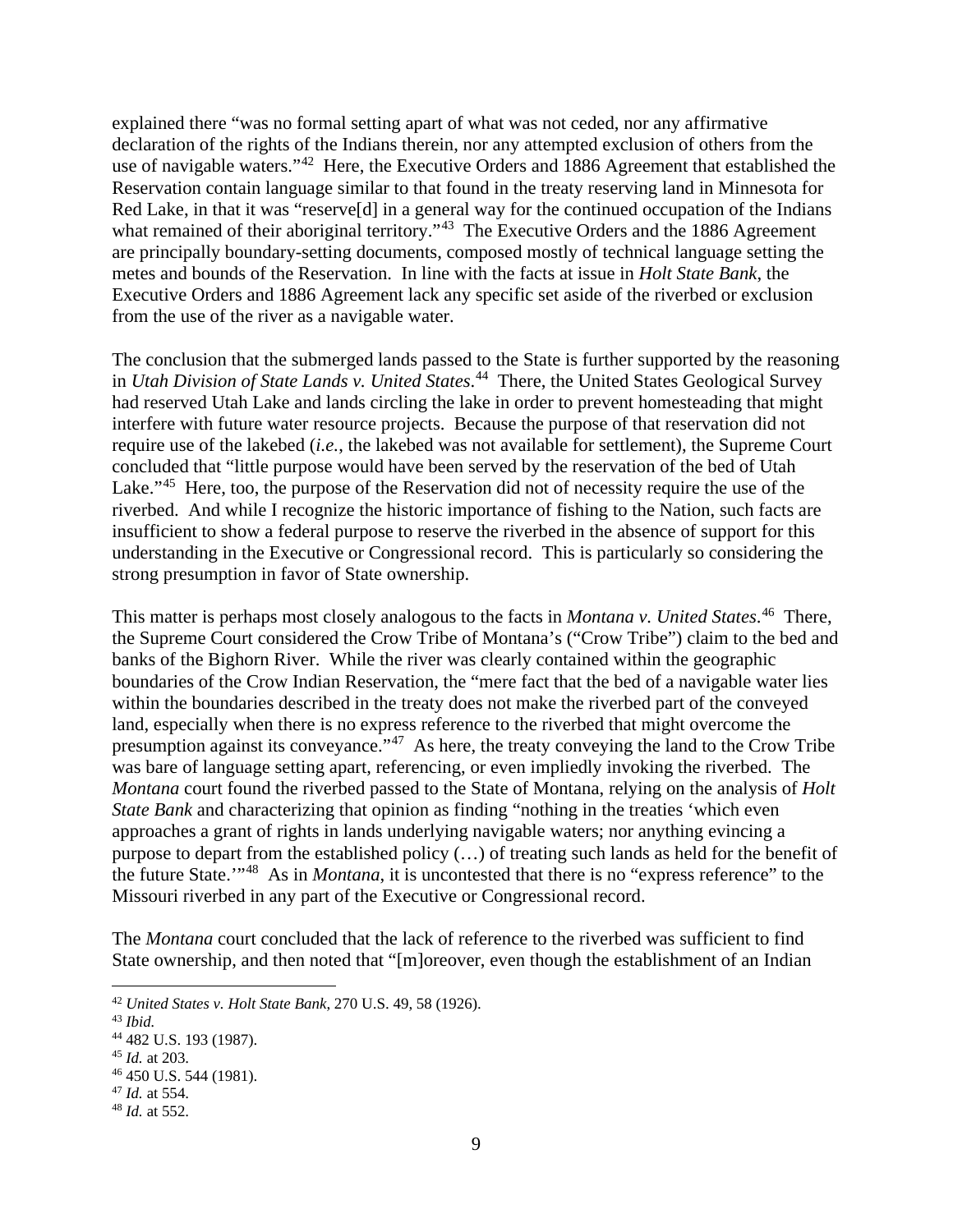reservation can be an 'appropriate public purpose' (…) justifying a congressional conveyance of a riverbed (…)[,] at the time of the treaty the Crows were a nomadic tribe dependent chiefly on buffalo, and fishing was not important to their diet or way of life."[49](#page-10-0) While unlike the Crow Tribe, there is evidence that the Nation relied in some part on fishing, it is also true that the vast majority of the Nation's subsistence stemmed from farming, livestock, government assistance, and hunting, dwarfing the importance of fishing to tribal members.<sup>50</sup> Thus, the *Montana* court's "moreover" rationale does not change the outcome vis-à-vis the Nation.

In contrast to the Crow Tribe and the Nation, the Coeur d'Alene Tribe's ("Coeur d'Alene") reliance on fishing and its persistent negotiation for rights over Lake Coeur d'Alene featured prominently in *Idaho v. United States*. [51](#page-10-2) In *Idaho*, Coeur d'Alene petitioned the United States to set aside its reservation, arguing that its previous boundaries were unsatisfactory, "due in part to their failure to make adequate provision for fishing and other uses of important waterways."[52](#page-10-3) In a second petition to the Commissioner of Indian Affairs, Coeur d'Alene requested a reservation that included certain river valleys because "we are not as yet quite up to living on farming" and "for a while yet we need have some hunting and fishing."[53](#page-10-4) The *Idaho* court found that Coeur D'Alene relied "on submerged lands for everything from water potatoes harvested from the lake to fish weirs and traps anchored in riverbeds and banks."[54](#page-10-5)

Notably, the United States Senate directly queried the Secretary regarding the Coeur d'Alene's claims to the waterways, adopting a resolution that directed the Secretary to "inform the Senate as to the extent of the present area and boundaries of the Coeur d'Alene Indian Reservation in the Territory of Idaho," including "whether such area includes any portion, and if so, about how much of the navigable waters of Lake Coeur d'Alene, and of Coeur d'Alene and St. Joseph Rivers."[55](#page-10-6) The Secretary replied, placing Congress on notice of the importance of the waterways to the Coeur d'Alene.

These clear references to fishing and the river valleys in *Idaho* indicate the importance of the question to the Executive and Congress. Indeed, it was a vital issue for federal consideration and addressed the fundamental purpose of the reservation. Last, and potentially dispositive to the Supreme Court's analysis, in *Idaho* the State of Idaho conceded that the 1873 Executive Order describing the reservation did, in fact, include submerged lands in the reservation. No such concession and no such plain evidence of tribal petition and negotiation for waterways and fishing resources is present at the Fort Berthold Indian Reservation. The matter here considered is thus distinguishably weaker for the Nation than it was for the Coeur d'Alene in *Idaho*.

Other cases where tribal reliance on fishing was critical to judicial decision making on ownership of submerged lands demonstrate an even stronger necessity and reliance on fishing. In *Alaska Pacific Fisheries Co. v. United States*, a tribal reservation was established on the Annette Islands,

<span id="page-10-3"></span><sup>52</sup> *Id.* at 266.

<span id="page-10-5"></span><sup>54</sup> *Id.* at 265.

<span id="page-10-1"></span><span id="page-10-0"></span><sup>&</sup>lt;sup>49</sup> *Id.* at 556.<br><sup>50</sup> *See supra* note 39.

<span id="page-10-2"></span><sup>&</sup>lt;sup>51</sup> 533 U.S. 262 (2001).

<span id="page-10-4"></span><sup>53</sup> *Ibid.*

<span id="page-10-6"></span><sup>55</sup> *Id.* at 268, citing Senate Misc. Doc. No. 36, 50th Cong., 1st Sess., 1 (1888).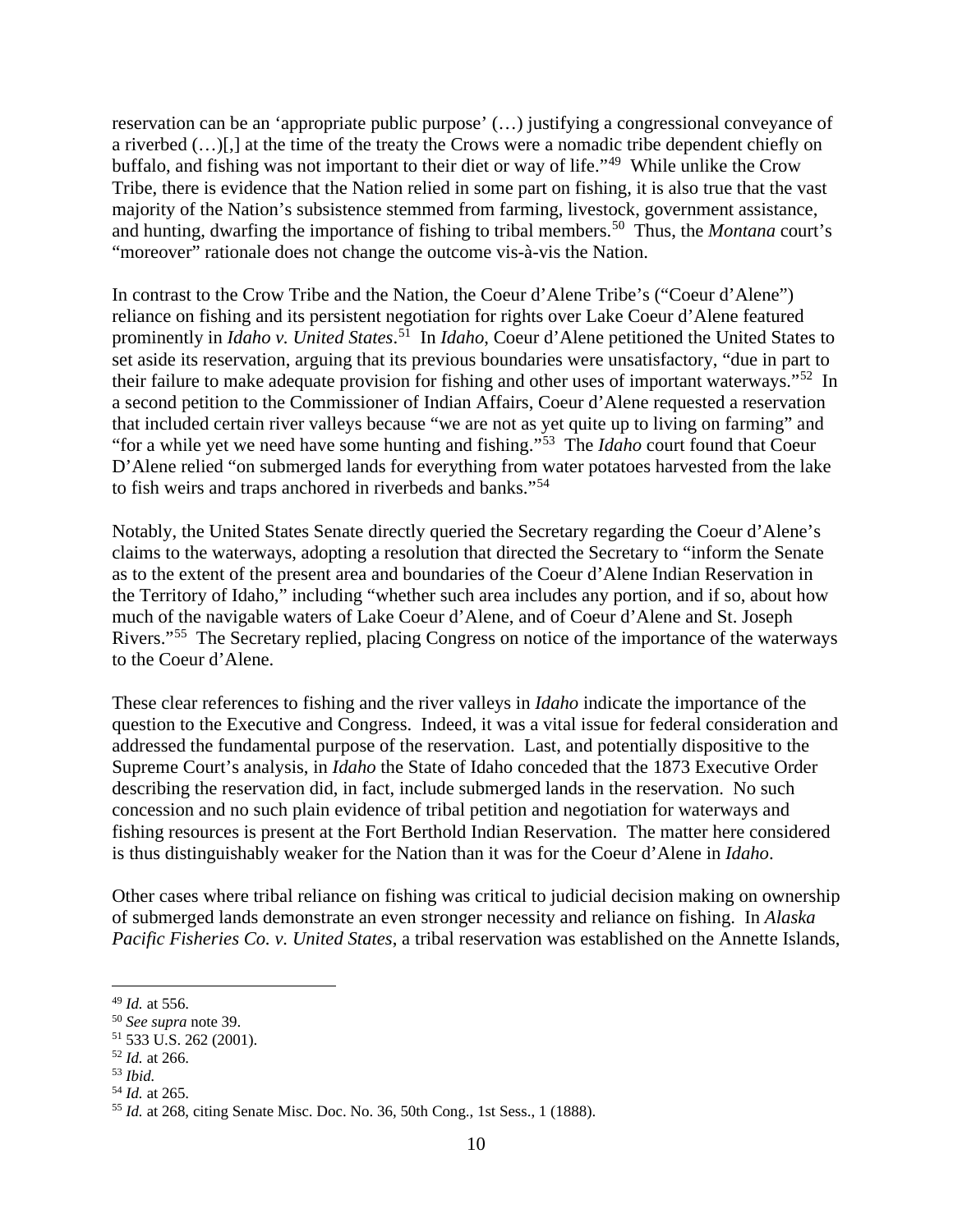an Alaskan island chain that offered few other means of subsistence besides fishing.<sup>[56](#page-11-0)</sup> The islands bore timber but "only a small portion of the upland is arable," and the tribal members "were largely fishermen and hunters" who had "looked upon the islands as a suitable location for their colony, because the fishery adjacent to the shore would afford a *primary* means of subsistence[.]"[57](#page-11-1) In *Alaska Pacific Fisheries*, the Supreme Court held that the "Indians could not sustain themselves from the use of the upland alone. The use of the adjacent fishing grounds was equally essential."[58](#page-11-2) This reliance on fishing as a primary and essential source of subsistence eclipses the ancillary nature of fishing for the Nation and draws a necessary contrast to the "purpose of the reservation" inquiry articulated in *Idaho*.

This contrast is also on display in *Donnelly v. United States*. [59](#page-11-3) There, the Supreme Court inquired as to the Klamath Indians' reliance on fishing. The *Donnelly* majority explained that the Klamath Indians "established themselves along the river in order to gain a subsistence by fishing. The reports of the local Indian agents and superintendents to the Commissioners of Indian Affairs abound in references to fishing as their principal subsistence.<sup>[1]"[60](#page-11-4)</sup> Again, this tribe's reliance on fishing was amply documented and demonstrably far greater than that of the Nation.

The tribes in *Alaska Pacific Fisheries* and *Donnelly* sustained themselves on the abundant anadromous and marine fisheries present in the Pacific Northwest. Neither this level of fishery biomass nor the routine annual harvest of migrating salmonids is present here. Even in the unlikely case that previously-acknowledged State ownership of submerged lands would have affected the Nation's fishery, the federal purpose for the Reservation would not have been compromised.

Finally, in *United States v. Alaska*, the Supreme Court ruled that the federal government reserved submerged lands in both the National Petroleum Reserve and the Arctic National Wildlife Range. The Supreme Court reached this conclusion after a review of the Executive and Congressional records, which indicate clear and specific purposes for each reserve that necessarily required federal ownership of the submerged lands.<sup>61</sup> First, the National Petroleum Reserve was set aside by Executive Order in 1923 with the goal of securing a supply of oil for the Navy as "at all times a matter of national concern."[62](#page-11-6) The Executive Order "sought to retain federal ownership of land containing oil deposits,"<sup>[63](#page-11-7)</sup> reciting that "there are large seepages of petroleum along the Arctic Coast of Alaska and conditions favorable to the occurrence of valuable petroleum fields on the Arctic Coast."[64](#page-11-8) This language plainly implied a federal purpose that demanded ownership of submerged lands, necessary to obtain the oil and gas present in subsurface deposits. "The purpose of reserving in federal ownership all oil and gas deposits within the Reserve's boundaries would have been undermined if those deposits

<span id="page-11-4"></span><sup>60</sup> *Id.* at 259.

<span id="page-11-7"></span><sup>63</sup> *Ibid.*

<span id="page-11-0"></span><sup>56</sup> 248 U.S. 78 (1918).

<span id="page-11-1"></span><sup>57</sup> *Id.* at 88 (emphasis added).

<span id="page-11-2"></span><sup>58</sup> *Id.* at 89.

<span id="page-11-3"></span><sup>59</sup> 228 U.S. 243 (1913).

<span id="page-11-5"></span><sup>61</sup> *United States v. Alaska*, 521 U.S. 1 (1997).

<span id="page-11-6"></span><sup>62</sup> *Id.* at 39, citing Exec. Order 3797-A (Feb. 27, 1923).

<span id="page-11-8"></span><sup>64</sup> *Ibid.*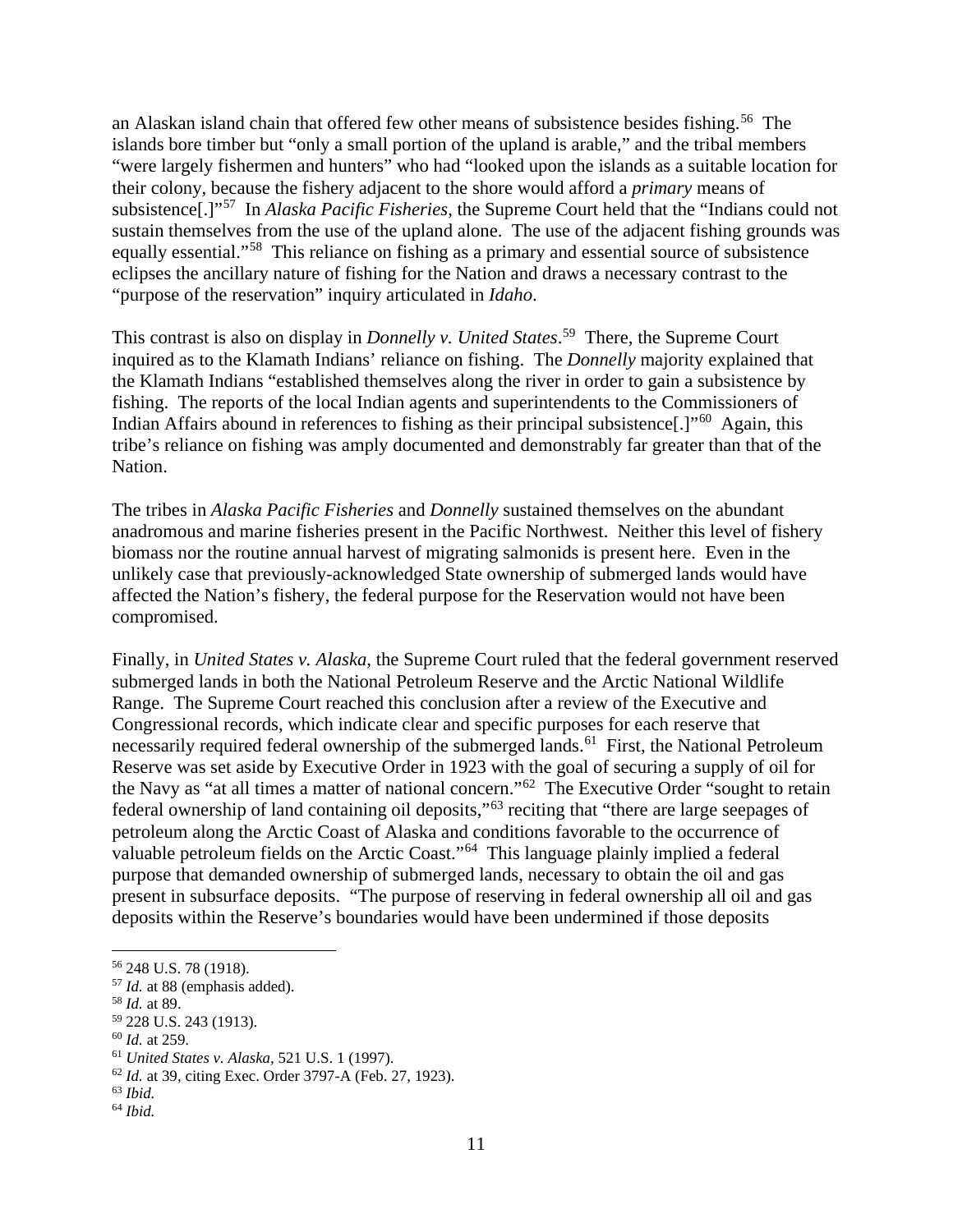underlying lagoons and other tidally influenced waters had been excluded."[65](#page-12-0) Thus, the *Alaska* court concluded that "[i]t is simply not plausible that the United States sought to reserve only the upland portions of the area."[66](#page-12-1) 

This fundamental federal purpose, complemented by multiple direct statements regarding the need for subsurface mineral deposits in the National Petroleum Reserve, is supported by an entirely different and greater order of evidence in favor of federal ownership than at the Missouri River. The bare statement of boundaries expressed in the Executive Orders and 1886 Agreement fail to demonstrate the clear federal purpose necessary to overcome the State's presumptive ownership.

Similarly, the United States' statement of justification in *Alaska* for the Arctic National Wildlife Range expressly references "countless lakes, ponds, and marshes" as nesting grounds for migratory birds and "river bottoms with their willow thickets" furnishing habitat for moose.<sup>[67](#page-12-2)</sup> The Supreme Court explained that this statement of justification "illustrates that the Range was intended to include submerged lands beneath bodies of water (…)[;] the drafters of the application would not have thought that the habitats mentioned were only upland."[68](#page-12-3) Finding that the "express reference to bars and reefs and the purpose of the proposed Range" distinguished the Arctic National Wildlife Range from the circumstances in *Montana* and *Utah Division of State Lands*, the Supreme Court ruled the United States had reserved submerged lands within the Range. $69$ 

As discussed above, the historical record at Fort Berthold is much more analogous to *Montana* and *Utah Division of State Lands* than to *Alaska Pacific Fisheries*, *Donnelly*, or *Idaho*. The express language and clear federal purpose in *Alaska* regarding the Range is strongly supportive of federal ownership of submerged lands, whereas here, the Executive Orders merely describe the boundaries of the Reservation with no stated purpose. Similarly, the ratified 1886 Agreement includes a Congressional preamble pointing only to agriculture and livestock—not fishing or riverbed use—as the key federal purpose. As the federal government desired the Nation to sustain itself on agriculture and livestock alone, I can find no express language or fundamental federal purpose in favor of tribal ownership of the submerged lands beneath the Missouri River.

# **IV. The United States' taking of tribal lands for the Garrison Dam project has no bearing on State ownership of submerged lands beneath the Missouri River.**

Through the Flood Control Act of 1944, Congress authorized the Pick-Sloan Missouri Basin Program ("Program"), seeking to conserve and control water resources through a series of reservoirs and dams along the Missouri River. Downstream of the Reservation, the Army Corps of Engineers built Garrison Dam to further the Program, which created the impoundment now known as Lake Sakakawea and flooded a portion of the Reservation. To effect this taking of the

<span id="page-12-0"></span><sup>65</sup> *Ibid.*

<span id="page-12-1"></span><sup>66</sup> *Id*. at 40.

<span id="page-12-2"></span><sup>67</sup> *Id.* at 51.

<span id="page-12-3"></span><sup>68</sup> *Ibid.*

<span id="page-12-4"></span><sup>69</sup> *Ibid.*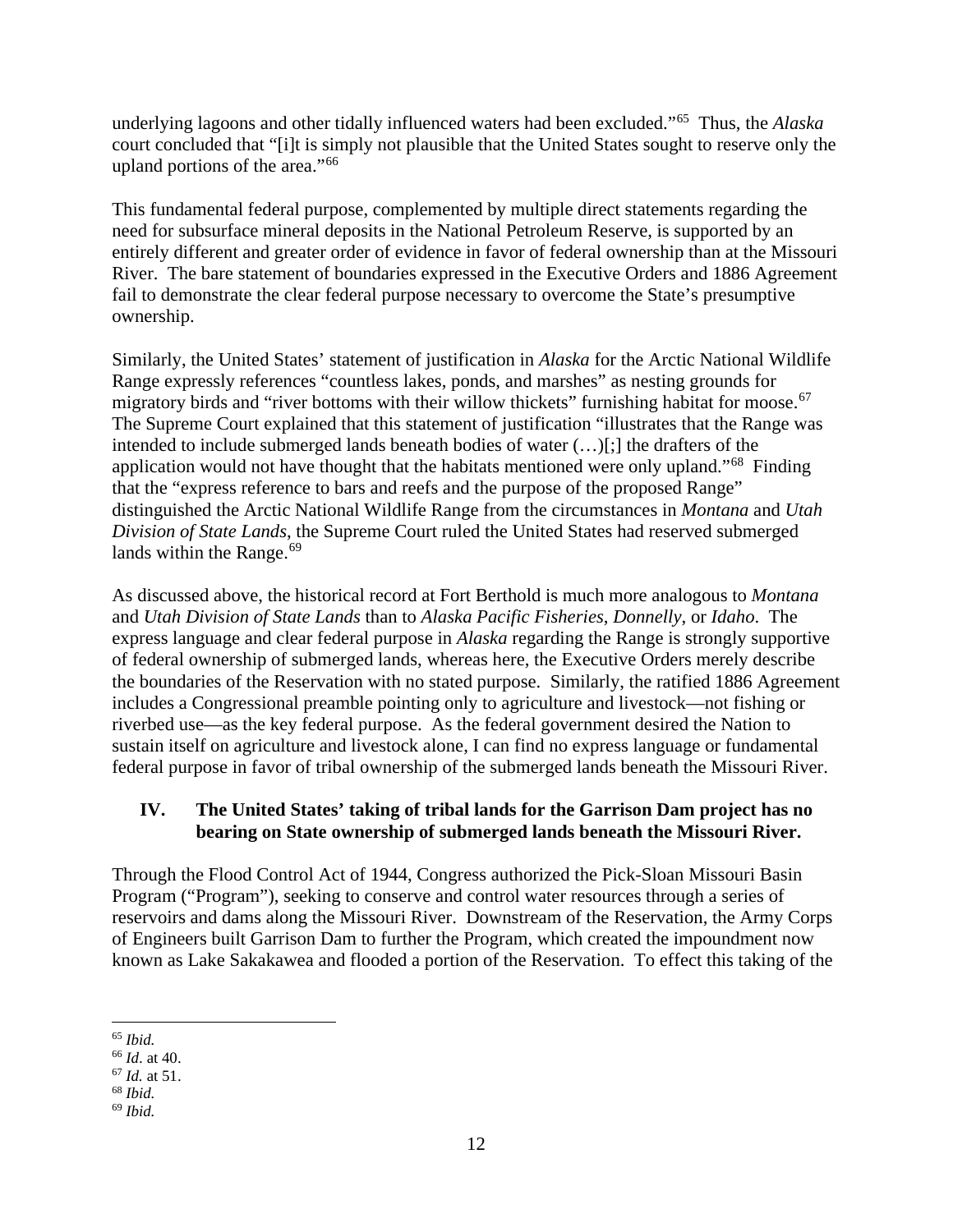Nation's land, Congress enacted a statute in 1949 that included the uplands surrounding the future lake. [70](#page-13-0)

Importantly, the Takings Act applies only to the Nation, without specific reference to the State. The Takings Act's first section states that if the Nation votes in favor of the Program, "all right, title and interest of *said tribes, allottees and heirs of allottees* in and to the lands constituting the Taking Area described in section 15 (including all elements of value above or below the surface) shall vest in the United States of America," and in return the United States would monetarily compensate the Nation. The Takings Act is thus in the nature of a bargain with the Nation alone, not a general purpose civil condemnation proceeding applying to all property rights within the Taking Area. By express statutory language, Congress was entering into a bargain solely with the Nation to acquire its lands, including its subsurface rights, and not any other entity. If the United States had brought a civil condemnation action in the courts and acquired title to everything within the bounds of the Taking Area, then it might have been possible to take lands even where the United States and the courts misidentified the owner.<sup>71</sup> However, that was not the case here. The United States received only what she bargained and paid for—tribal interests in the Taking Area, not State interests.

The Department supported the Takings Act through discussions with the Nation on appropriate compensation and through survey and appraisal of the proposed flooded lands.<sup>[72](#page-13-2)</sup> While the Department's appraisal meticulously catalogued the loss of each parcel of dry lands surrounding the Missouri River, there was no consideration or suggested compensation for loss of submerged lands, likely because there was no commercial value to the submerged lands at the time.<sup>[73](#page-13-3)</sup> Because of this, there was no spotlight shone on ownership of the riverbed, perhaps contributing to the overall failure to consider whether the State held property interests within the Taking Area. Discussion of State property was not considered in the appraisal, the Congressional record, or the text of the Takings Act.

Because the Takings Act expressly applies only to the "right, title, and interest" of the Nation and its members, and not to any other party, I conclude that any property interests belonging to the State at the time of the taking – including its interests in submerged lands – were left undisturbed. I find it implausible that the United States would engage in a lengthy public process and technical appraisal for tribal land, yet intend to silently take State property without compensation in the same action.

<span id="page-13-0"></span> $70$  A Joint Resolution to vest title to certain lands of the Three Affiliated Tribes of the Fort Berthold Reservation, North Dakota, in the United States, and to provide compensation therefor, Pub. L. No. 81-437, ch. 790, 63 Stat. 1026 (1949) ("Takings Act").

<span id="page-13-1"></span><sup>71</sup> *See, e.g.*, *Houser v. United States*, 9 Cl. Ct. 35, 39 (1985) (quoting *United States v. 416.81 Acres of Land*, 525 F.2d 450, 452 (7th Cir. 1975)) (where the United States condemned land for a dam project and paid the State of Idaho, but certain individuals later asserted that they were the true owners, the United States' title could not be altered because "there are no indispensable parties" to an eminent domain action and "[t]he failure to join a party will not defeat the condemnor's title to the land").

<span id="page-13-2"></span><sup>72</sup> Bureau of Indian Affairs, MISSOURI RIVER BASIN INVESTIGATIONS, APPRAISAL: LAND, IMPROVEMENTS, SEVERANCE DAMAGES, AND TIMBER TAKING AREA OF GARRISON RESERVOIR, FORT BERTHOLD INDIAN RESERVATION, NORTH DAKOTA, Report No. 96 (June 30, 1949).

<span id="page-13-3"></span><sup>73</sup> *See id.*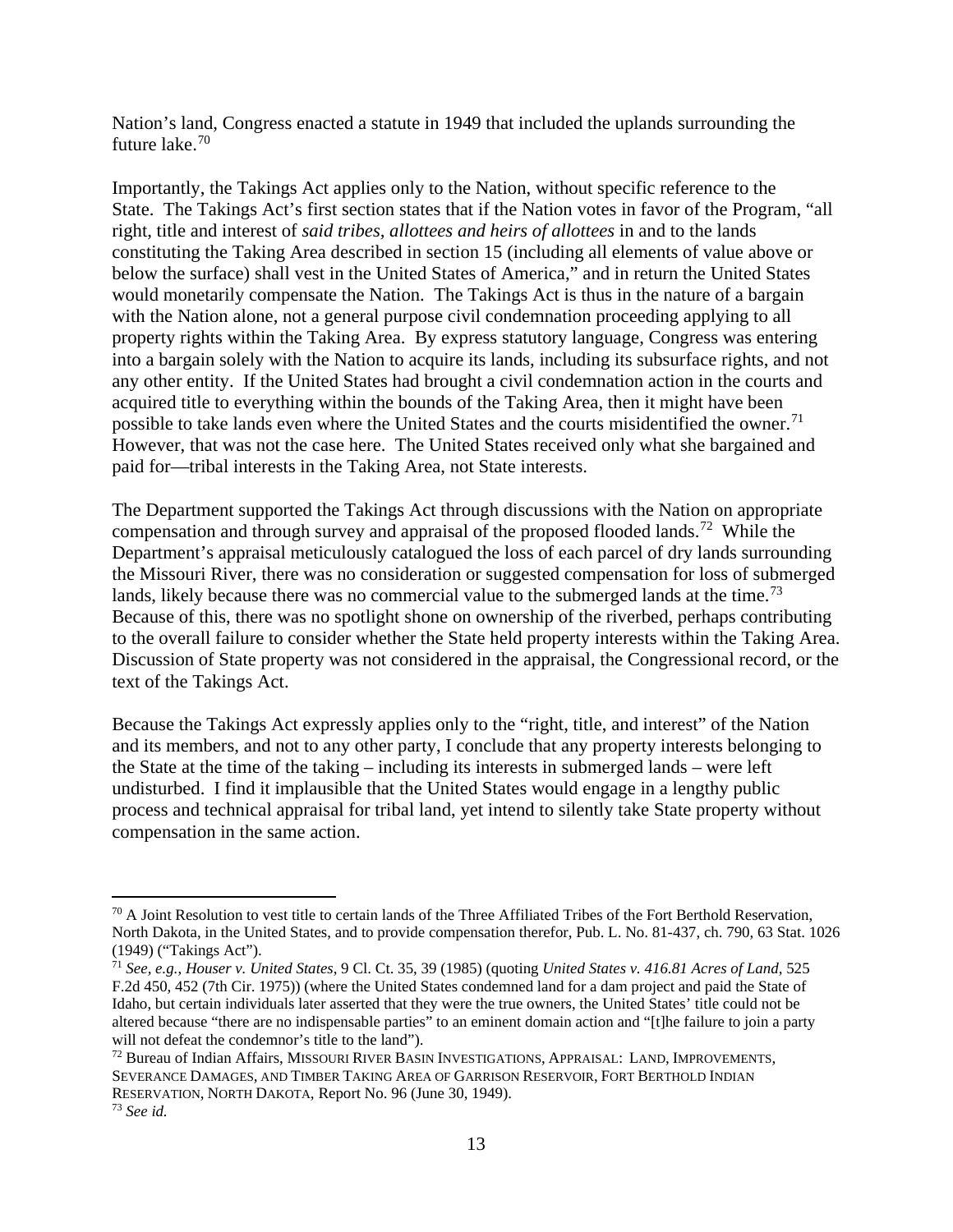This conclusion is consistent with the 1984 Fort Berthold Reservation Mineral Restoration Act ("1984 Act"), which returned to the Tribe the subsurface tribal property interests taken in 1949.<sup>74</sup> That Act provided:

[A]ll mineral interests in the lands located within the exterior boundaries of the Fort Berthold Indian Reservation which—

- (1) were acquired by the United States for the construction, operation, or maintenance of the Garrison Dam and Reservoir Project, and
- (2) are not described in subsection (b), are hereby declared to be held in trust by the United States for the benefit and use of the Three Affiliated Tribes of the Fort Berthold Reservation.<sup>[75](#page-14-1)</sup>

By its terms, the 1984 Act dealt only with those mineral interests acquired in 1949. Such interests included, by the express language of the 1949 Takings Act, only *tribal* mineral interests. Thus, the 1984 Act does not disrupt the conclusion that the Takings Act considered only tribal interests in the Taking Area. This view is supported by section 204(a) of the 1984 Act, which provides that "[n]othing in this title shall deprive any person (other than the United States) of any right, interest, or claim which such person may have in any minerals prior to the enactment of this Act." Further, any argument that the United States silently took State land without compensation in 1949, then granted to the Nation mineral rights to such land in 1984, is inconsistent with the Executive's contemporaneous actions and the Congressional record.

# **V. Conclusion.**

In reaching the conclusion that submerged lands were not reserved for the Nation and thus passed to the State at the moment of statehood, I remain cognizant of the strong presumption in favor of this outcome, stemming from constitutional principles of the equality of the states as the Supreme Court has repeatedly instructed. The Supreme Court has explained that submerged lands are held for the benefit of the future states, and are not disposed of "save in exceptional instances" when the United States is impelled to do so by an "international duty" or "public exigency."<sup>[76](#page-14-2)</sup> Federal reservations of submerged lands "are not lightly to be inferred, and should not be regarded as intended unless the intention was definitely declared or otherwise made very plain."[77](#page-14-3)

Here, unarguably, the United States never "definitely declared" an intention to reserve submerged lands, and our extensive review of the historical record shows that such an intent was not "otherwise made very plain." To the contrary, the record shows a consistent federal intent to encourage agriculture and husbandry, not fishing or any other use of the riverbed. In such circumstances and in the face of the strong presumption in favor of the State, I find that under the first step of *Idaho*'s two-step inquiry, Congress did not intend to include land under navigable waters within the Reservation.

<span id="page-14-0"></span><sup>74</sup> Pub. L. No. 98-602, tit. 2, 98 Stat. 3149, 3152 (1984).

<span id="page-14-1"></span><sup>75</sup> *Id.* at § 202.

<span id="page-14-2"></span><sup>76</sup> *United States v. Holt State Bank*, 270 U.S. 49, 55 (1926).

<span id="page-14-3"></span><sup>77</sup> *Ibid.*